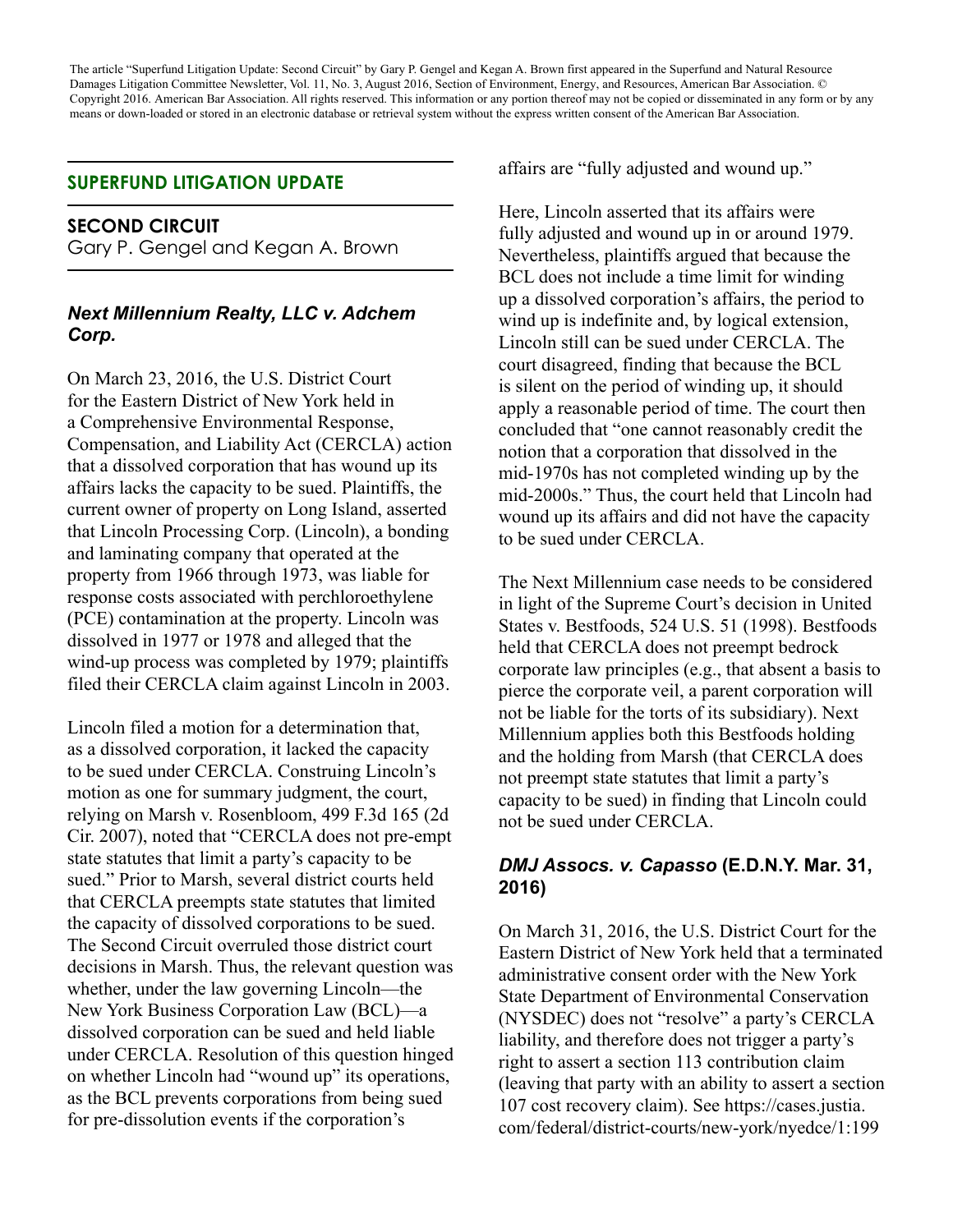#### 7cv07285/159733/1608/0.pdf?ts=1459600189.

In the underlying action, plaintiff DMJ Associates, LLC (DMJ) brought a cost recovery claim against various defendants, including Exxon Mobil (Exxon) and Quanta Resources Corp. (Quanta). During the pendency of that action, in 2002, Exxon and Quanta (and others) entered into an administrative order on consent (AOC) with NYSDEC. The AOC required Exxon and Quanta (and others) to remediate the sites at issue, and provided that their liability would be resolved once the sites were remediated to NYSDEC's satisfaction.

In November 2004, Exxon and Quanta asserted CERCLA cost recovery and contribution claims against certain third parties (the "third-party defendants"). In June 2005, Exxon and Quanta settled the litigation with DMJ, which required in part that DMJ apply to have the sites placed in the NYSDEC's Brownfield Cleanup Program (BCP). Upon approval of DMJ's BCP application in September 2005, NYSDEC terminated the AOC with, among others, Exxon and Quanta.

After further amendment of the claims against the third-party defendants, the third-party defendants filed a motion for partial summary judgment, arguing that because Exxon and Quanta were sued by DMJ and then entered into an AOC with NYSDEC, they were precluded from asserting a section 107 cost recovery claim and relegated to a section 113 contribution claim (which does not result in joint and several liability). In response, Exxon and Quanta argued that they could assert a cost recovery claim because, since the AOC with NYSDEC was terminated, they did not "resolve" their liability as required by section 113; they therefore did not have a section 113 contribution claim; and as a result, they may assert a section 107 cost recovery claim.

In deciding the third-party defendants' motion, the court relied on Bernstein v. Bankert, 733 F.3d 190 (7th Cir. 2013), which held that a party does not "resolve" its liability in an administrative settlement agreement if, under the terms of that agreement, the resolution of liability is contingent on some future event that does not occur. Here, because the AOC was terminated by NYSDEC

before Exxon and Quanta remediated the sites to the agency's satisfaction, the AOC did not resolve their liability for purposes of section 113. Thus, Exxon and Quanta did not have a section 113 contribution claim, leaving them with a section 107 claim for costs incurred pursuant to the AOC. Notably, the court disagreed with the third-party defendants' argument that because Exxon and Quanta had been sued under section 107, they were limited to a section 113 contribution claim. Instead, the court's analysis focused on whether the AOC met the statutory requirements to trigger a section 113 contribution claim.

Finally, the court held that Exxon and Quanta may pursue both section 107 and section 113 claims, as the costs sought fell into four different categories: (1) directly incurred response costs, (2) costs paid to reimburse third parties pursuant to a settlement agreement, (3) costs incurred as a result of DMJ's claims, and (4) costs incurred pursuant to the terminated AOC with NYSDEC. However, despite the ability to assert both section 107 and 113 claims, the court made clear that "none of the listed costs are recoverable under both sections simultaneously."

This decision is a further example of district courts' efforts to grapple with the interplay between CERCLA cost recovery and contribution claims, particularly when administrative orders are entered but subsequently terminated.

## *New York v. Next Millennium Realty, LLC*

On February 9, 2016, the U.S. District Court for the Eastern District of New York ruled on the state of New York's and defendants' competing motions for summary judgment concerning volatile organic compound contamination at and emanating from the New Cassel industrial area in North Hempstead, N.Y. (the "site"). See http://www. lawandenvironment.com/wp-content/uploads/ sites/5/2016/02/Bloomberg-Law-Document-New-York-v.-Next-Millennium-Realty-LLC-No.-06- CV-1133-SJFAYS-2016-BL-35748-E.D.N.Y.-Feb. pdf. The state had asserted both cost recovery and natural resource damages (NRD) claims against defendants under CERCLA.